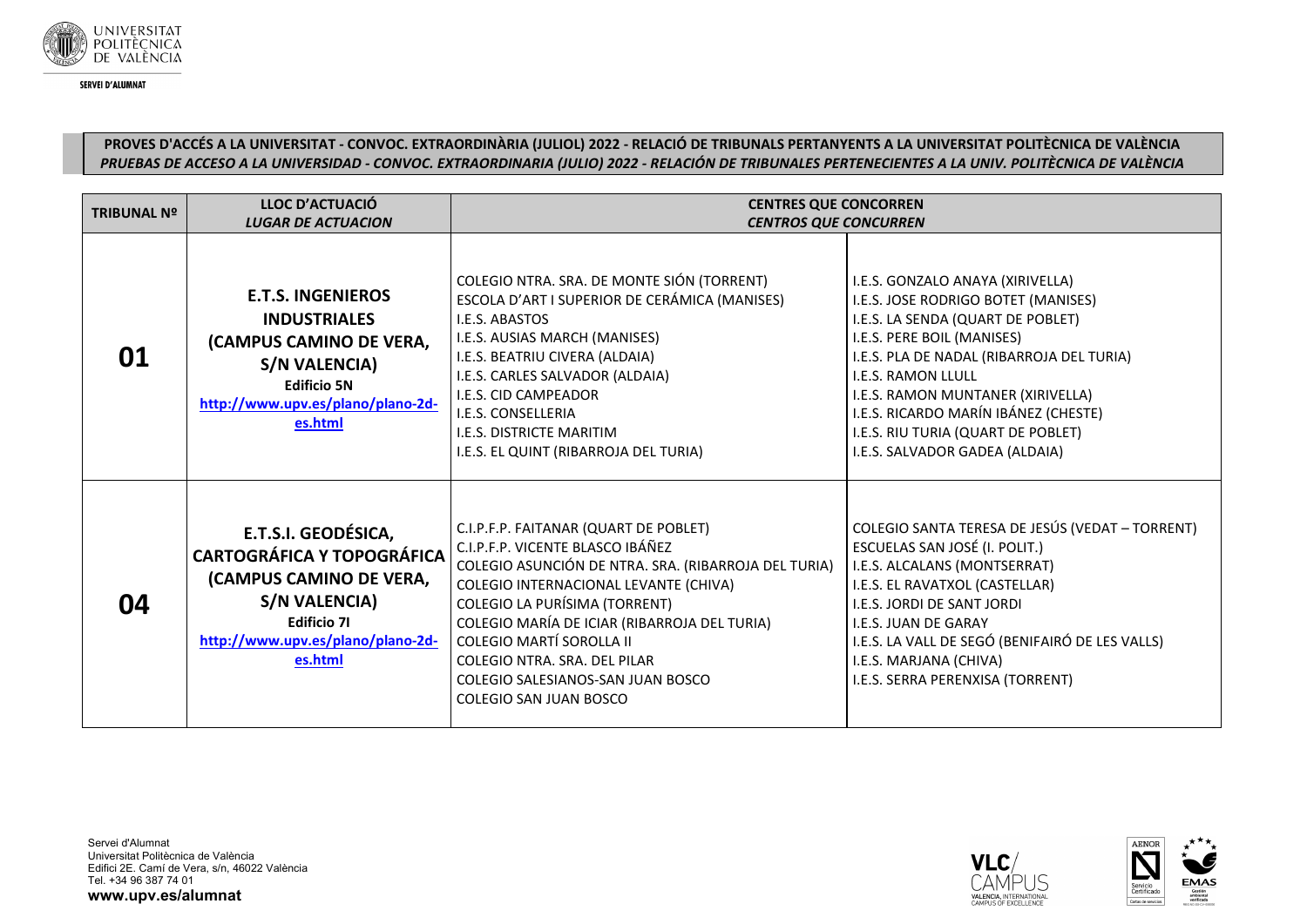

## **PROVES D'ACCÉS A LA UNIVERSITAT - CONVOC. EXTRAORDINÀRIA (JULIOL) 2022 - RELACIÓ DE TRIBUNALS PERTANYENTS A LA UNIVERSITAT POLITÈCNICA DE VALÈNCIA** *PRUEBAS DE ACCESO A LA UNIVERSIDAD - CONVOC. EXTRAORDINARIA (JULIO) 2022 - RELACIÓN DE TRIBUNALES PERTENECIENTES A LA UNIV. POLITÈCNICA DE VALÈNCIA*

| <b>TRIBUNAL Nº</b> | LLOC D'ACTUACIÓ<br><b>LUGAR DE ACTUACION</b>                                                                                                                        | <b>CENTRES QUE CONCORREN</b><br><b>CENTROS QUE CONCURREN</b>                                                                                                                                                                                                                                                                                                              |                                                                                                                                                                                                                                                                                                                                                                                                                         |
|--------------------|---------------------------------------------------------------------------------------------------------------------------------------------------------------------|---------------------------------------------------------------------------------------------------------------------------------------------------------------------------------------------------------------------------------------------------------------------------------------------------------------------------------------------------------------------------|-------------------------------------------------------------------------------------------------------------------------------------------------------------------------------------------------------------------------------------------------------------------------------------------------------------------------------------------------------------------------------------------------------------------------|
| 05                 | <b>E.T.S. INGENIERÍA DE</b><br><b>EDIFICACIÓN</b><br>(CAMPUS CAMINO DE VERA,<br>S/N VALENCIA)<br><b>Edificio 1B</b><br>http://www.upv.es/plano/plano-2d-<br>es.html | C.I.P.F.P. AUSIAS MARCH<br>C.I.P.F.P. COMPLEJO EDUCATIVO CHESTE<br>C.I.P.F.P. MISERICORDIA<br>COLEGIO AULA 3<br>COLEGIO ESCLAVAS DE MARÍA<br>COLEGIO JESÚS Y MARÍA<br><b>COLEGIO JUAN COMENIUS</b><br>COLEGIO JULIO VERNE (TORRENT)<br>COLEGIO LA PURÍSIMA - FRANCISCANAS<br>COLEGIO MADRE SACRAMENTO (TORRENT)<br><b>COLEGIO SAN PEDRO PASCUAL</b>                       | I.E.S. BALEARES<br>I.E.S. CAMP DE MORVEDRE (SAGUNT)<br>I.E.S. ENRIC VALOR (PICANYA)<br>I.E.S. FUENTE SAN LUIS<br>I.E.S. JOSE BALLESTER GOZALVO<br>I.E.S. LA MARXADELLA (TORRENT)<br>I.E.S. MALILLA<br>I.E.S. Nº 26 MISERICORDIA<br>I.E.S. TIRANT LO BLANC (TORRENT)<br>I.E.S. VELES E VENTS (TORRENT)                                                                                                                   |
| 06                 | <b>E.T.S. INGENIERÍA</b><br><b>INFORMÁTICA</b><br>(CAMPUS CAMINO DE VERA,<br>S/N VALENCIA)<br><b>Edificio 1E</b><br>http://www.upv.es/plano/plano-2d-<br>es.html    | C.I.P.F.P. CIUDAD DEL APRENDIZ<br>COLEGIO ADVENTISTA (SAGUNT)<br><b>COLEGIO EL VEDAT (TORRENT)</b><br>COLEGIO ENTRENARANJOS (RIBARROJA DEL TURIA)<br>COLEGIO INMACULADO CORAZÓN DE MARÍA<br>COLEGIO NTRA. SRA. DE FÁTIMA<br><b>COLEGIO PUREZA DE MARIA</b><br>l COLEGIO SAGRADA FAMILIA – P.J.O.<br>ESCOLA D'ART I SUPERIOR DE DISSENY<br>I.E.S. ANDREU ALFARO (PAIPORTA) | I.E.S. CLOT DEL MORO (SAGUNT)<br>I.E.S. EDUARDO MERELLO (PUERTO DE SAGUNTO)<br>I.E.S. EL CABANYAL<br>I.E.S. ESCULTOR FRANCESC BADIA (FOIOS)<br><b>I.E.S. FRANCESC FERRER Y GUARDIA</b><br><b>I.E.S. JOANOT MARTORELL</b><br>I.E.S. JORGE JUAN (PUERTO DE SAGUNTO)<br>I.E.S. LA GARRIGOSA (MELIANA)<br>I.E.S. LA SENIA (PAIPORTA)<br>I.E.S. MARIA MOLINER (PUERTO DE SAGUNTO)<br>I.E.S. Nº 1 – COMPLEJO EDUCATIVO CHESTE |



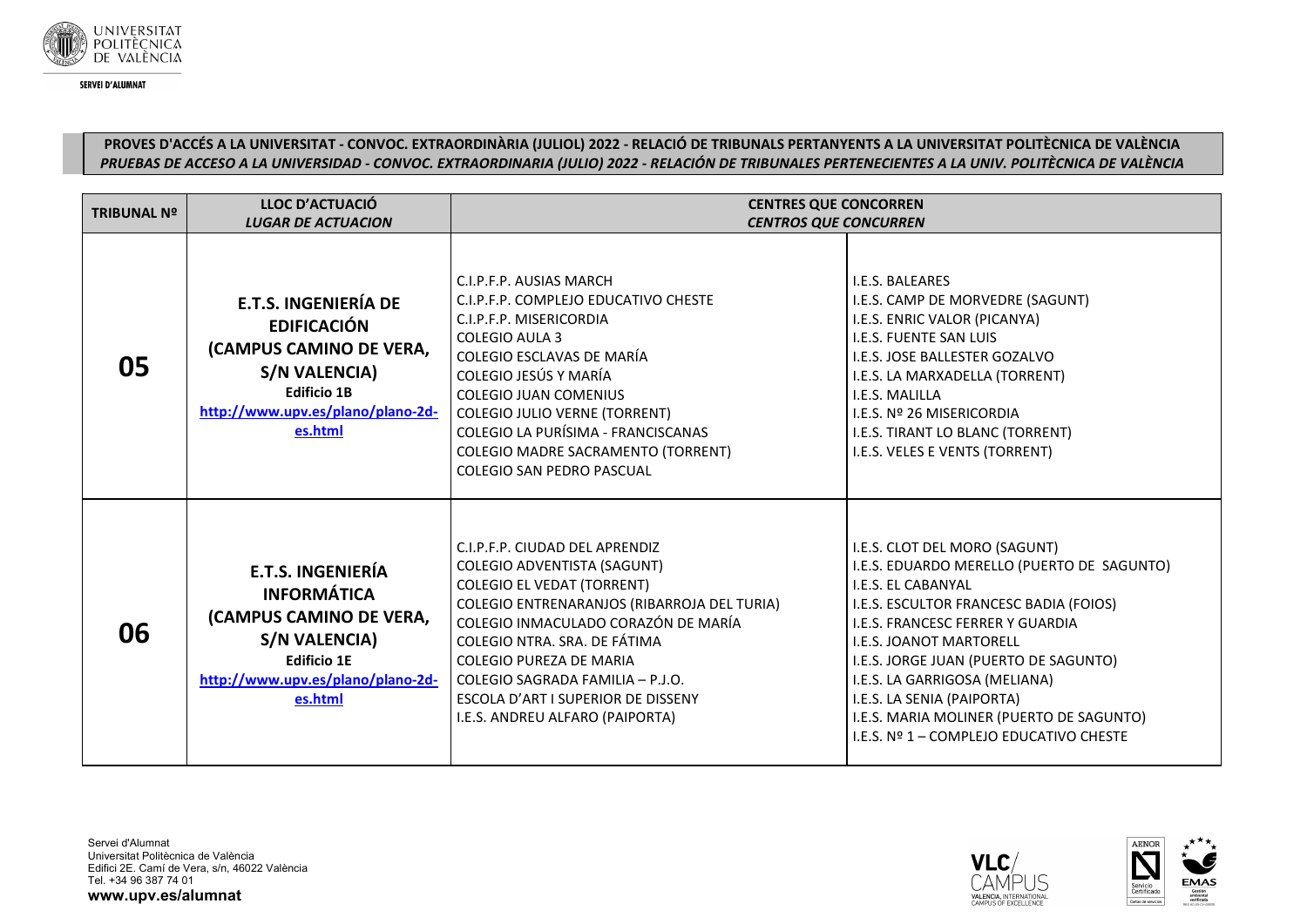

## **PROVES D'ACCÉS A LA UNIVERSITAT - CONVOC. EXTRAORDINÀRIA (JULIOL) 2022 - RELACIÓ DE TRIBUNALS PERTANYENTS A LA UNIVERSITAT POLITÈCNICA DE VALÈNCIA** *PRUEBAS DE ACCESO A LA UNIVERSIDAD - CONVOC. EXTRAORDINARIA (JULIO) 2022 - RELACIÓN DE TRIBUNALES PERTENECIENTES A LA UNIV. POLITÈCNICA DE VALÈNCIA*

| <b>TRIBUNAL Nº</b> | LLOC D'ACTUACIÓ<br><b>LUGAR DE ACTUACION</b>                                                                                                                                              | <b>CENTRES QUE CONCORREN</b><br><b>CENTROS QUE CONCURREN</b>                                                                                                                                                                                                                                                                                |                                                                                                                                                                                                                                                                                                                            |
|--------------------|-------------------------------------------------------------------------------------------------------------------------------------------------------------------------------------------|---------------------------------------------------------------------------------------------------------------------------------------------------------------------------------------------------------------------------------------------------------------------------------------------------------------------------------------------|----------------------------------------------------------------------------------------------------------------------------------------------------------------------------------------------------------------------------------------------------------------------------------------------------------------------------|
| 09                 | <b>E. POLITÉCNICA SUPERIOR</b><br><b>GANDIA</b><br>(PARANIMF, 1-GRAO GANDIA)<br>http://www.upv.es/otros/como-<br>llegar-upv/imagenes/gandia cas.png                                       | COLEGIO ESCOLAPIAS (GANDIA)<br>COLEGIO GREGORI MAYANS I CISCAR (GANDIA)<br>COLEGIO LAS COLINAS (REAL DE GANDIA)<br>COLEGIO LOS NARANJOS (GANDIA)<br>COLEGIO REAL COLEGIO ESCUELAS PIAS (GANDIA)<br>COLEGIO SAN JOSÉ DE LA MONTAÑA (OLIVA)<br>I.E.S. AUSIAS MARCH (GANDIA)<br>I.E.S. GABRIEL CISCAR (OLIVA)<br>I.E.S. GREGORI MAIANS (OLIVA) | I.E.S. JAUME II EL JUST (TABERNES DE LA VALLDIGNA)<br>I.E.S. JOAN FUSTER (BELLREGUARD)<br>I.E.S LA VALLDIGNA (TABERNES DE LA VALLDIGNA)<br>I.E.S. MARÍA ENRIQUEZ (GANDIA)<br>I.E.S. MONTDUVER (XERACO)<br>I.E.S. TIRANT LO BLANC (GANDIA)<br>I.E.S. VALL DE LA SAFOR (VILLALONGA)<br>I.E.S. VELES E VENTS (GRAO DE GANDIA) |
| 11                 | <b>CENTRO FORMACIÓN DE</b><br>PERSONAS ADULTAS ENRIC<br><b>VALOR</b><br>(VERGE DEL LLUCH, 2 - ALZIRA)<br>http://aplicaciones.edu.gva.es/abc/i guiad<br>ecentros/es/mapa.asp?codi=46019179 | C.I.P.F.P. LUIS SUÑER (ALZIRA)<br>COLEGIO LA PURÍSIMA (ALZIRA)<br>COLEGIO MARIA INMACULADA (CARCAIXENT)<br>COLEGIO NUESTRA SRA. DE LA SALUD (ALGEMESÍ)<br>COLEGIO SAN ANTONIO DE PADUA (CARCAIXENT)<br>I.E.S. ARABISTA RIBERA (CARCAIXENT)                                                                                                  | I.E.S. BERNAT GUINOVART (ALGEMESÍ)<br>I.E.S. JOSE Mª PARRA (ALZIRA)<br>I.E.S. LA MURTA [I.E.S. Nº 4] (ALZIRA)<br>I.E.S. PERE D'ESPLUGUES (POBLA LLARGA)<br>I.E.S. REY DON JAIME (ALZIRA)<br>I.E.S. SAN VICENTE FERRER (ALGEMESÍ)<br>I.E.S. SUCRO (ALBALAT DE LA RIBERA)                                                    |